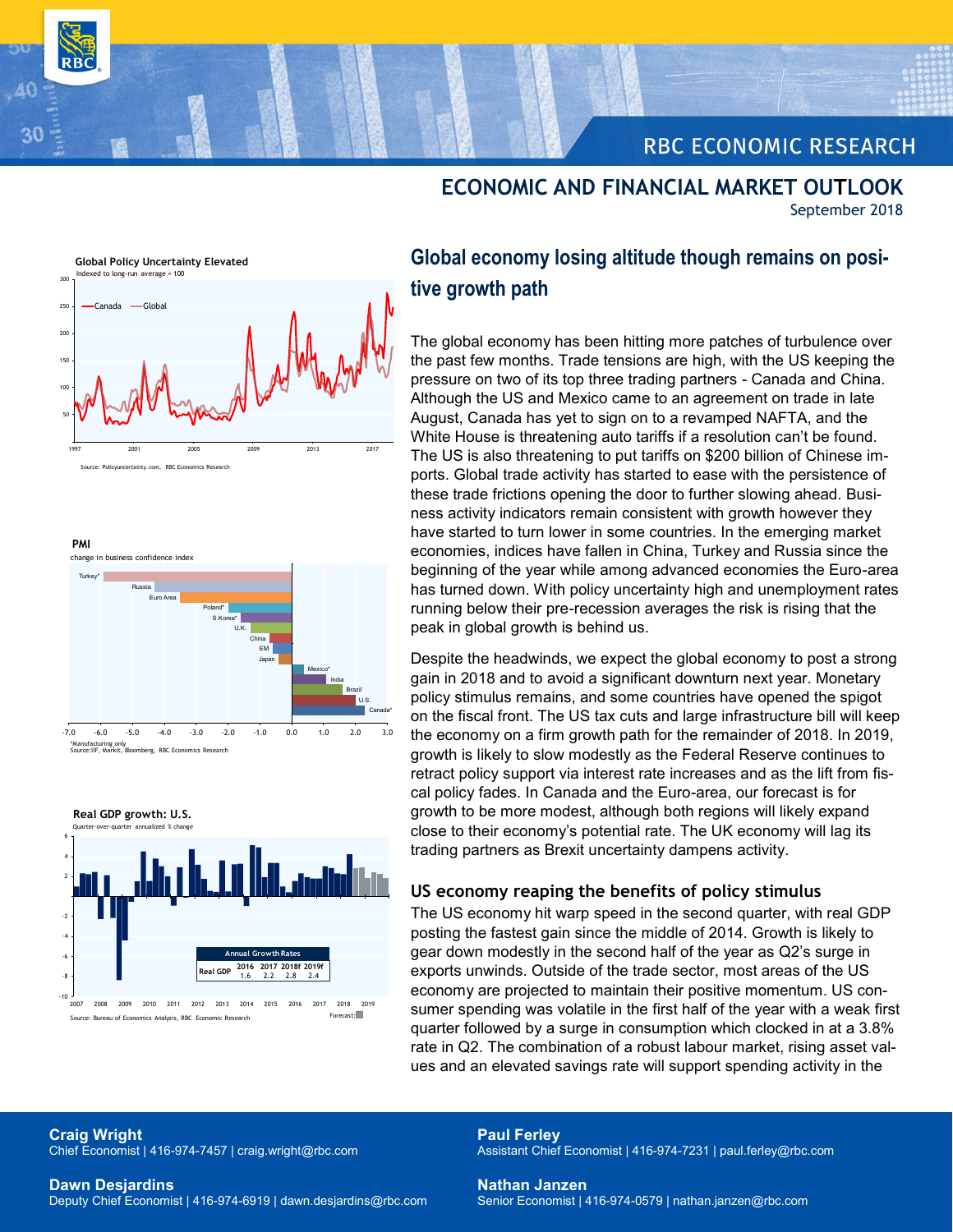



**US federal budget deficit and unemployment rate**





<sup>0</sup> 2000 2001 2002 2003 2004 2005 2006 2007 2008 2009 2010 2011 2012 2013 2014 2015 2016 2017 2018 2019 Source: Federal Reserve, RBC Economic Rese

**Real GDP growth: Canada** 



second half of the year. The economy will likely benefit from healthy consumer spending again in 2019, albeit at a someone slower pace as interest rate increases curb borrowing activity.

The key support for the US consumer continues to be a strong labour market. The unemployment rate stands at 3.9%, the lowest since late 2000. Demand for workers remains strong and the pool of labour is shrinking, suggesting wages will rise as employers compete for increasingly scarce labour. That said, wage growth to-date has been uncharacteristically slow, raising the prospect that structural changes in the economy are at work.

Business investment is on the rise with some industries hitting capacity limits. The US Tax Cuts and Jobs Act spurred businesses to spend to take advantage of the full expensing of equipment purchases while the cuts to the CIT saw after-tax profits rise at a 15½% pace compared to the first half of 2017. We estimate that fiscal stimulus will add 0.4ppt and 0.3ppt to the economy's output in 2018 and 2019, respectively. These policy measures will however amplify the rise in the debt-to-GDP ratio. Providing stimulus this late in the cycle with the unemployment rate at its cyclical low is uncommon and creates inflation risks. This raises the possibility that the Fed may need to hike rates at a faster clip.

Inflation pressures are already showing signs of picking up. The headline CPI rate is close to 3% and although a portion of the increase reflects surging energy prices, the core measure which excludes both energy and food prices, has also accelerated to stand at the highest level since the recession. Government spending is augmenting the positive momentum in consumption and business investment and will likely keep the economy growing at an above-potential rate in the second half of this year. The expansion is likely slow mildly in 2019 with real GDP up 2.4% as the Fed reduces the amount of policy stimulus via interest rate increases.

The Fed has arguably achieved its dual mandate with the economy at (or even beyond) full employment and inflation around the 2% target. Our forecast assumes the fed funds target will rise 25 bps each quarter and reach 3.5% by the end of 2019. A fed funds rate above 3% implies that policy will turn restrictive for the first time in over a decade. We project ten-year yields will reach 3.75% by the end of next year, close to 100bps above today's level.

#### **Canada's economy chugging along despite trade uncertainty**

Canada's economic performance was uneven over the first half of 2018 with Q1's mild 1.4% gain followed by an outsized 2.9% rise in Q2. We expect the second half will be much the same, with a shutdown at a major oil sands producer in July expected to weigh on the quarter's performance to be followed by a rebound in Q4 as production recovers.

On net, the economy is forecast to grow by 2.1% in 2018 and slow just a shade in 2019 to 2%. Despite the uncertain trade backdrop, consumer and business confidence remains high. Canada's trade gap narrowed in the second quarter with exports surging as US buyers got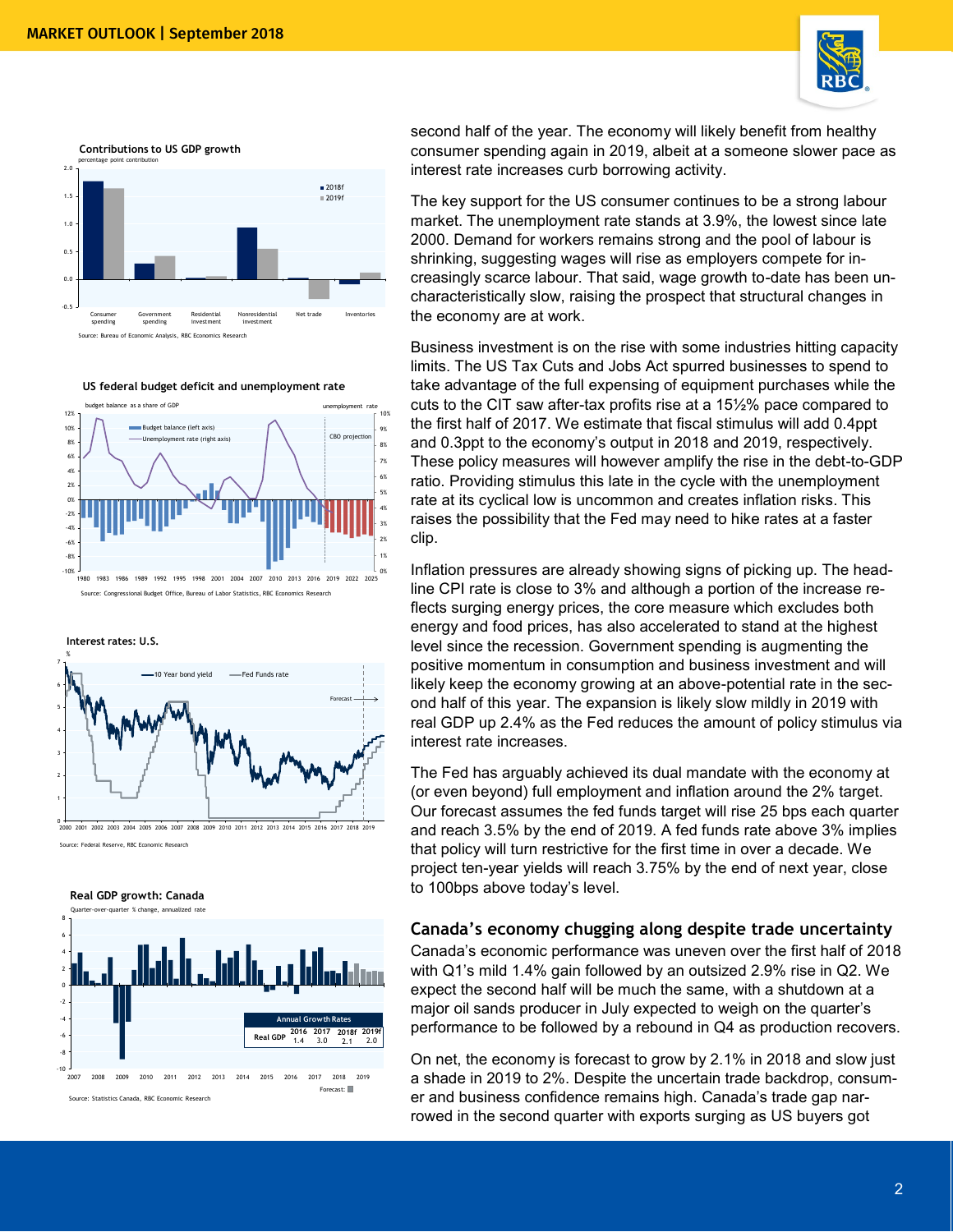

ahead of US import tariffs. Given the tense trade backdrop with tariffs being levied on both sides of the border, exports and imports are forecast to rise at a significantly slower pace going forward.

The consumer will continue to underpin the expansion although spending growth will slow markedly from 2017's 3.5% pace. The persistence of solid job gains is generating modest upward pressure on wages although disposable income growth softened a bit in the first half of 2018. In part this reflects a rise in tax payments. Households' net worth also dipped slightly, but remains historically elevated and sufficient to sustain consumer spending growth of 2% in 2018. The outlook for 2019 is for somewhat softer activity as higher interest rates push up debt service costs.

#### **Housing market correction ran deeper and longer than we expected**

New stress tests for borrowers and rising interest rates weighed on Canada's housing market in the first part of 2018. While the correction proved deeper and lasted longer than we had anticipated, we believe it has largely run its course with sales rising in the three months to July. We expect the recovery in sales activity will continue in the second half of the year, limiting the annual decline to 11.5%. The annual drop masks the divergence in housing market activity across regions with BC and Ontario experiencing more substantive declines while Quebec will likely see sales increase on average this year.

The correction in sales activity was accompanied by a decline in listings, resulting in most markets shifting into better balance. This took some of the heat off of prices which as of July were up 2.1% from a year earlier. Prices in Vancouver and Montreal are up while after falling prices in Toronto have levelled off. Our forecast looks for price gains to average just 1.8% this year with little change expected in 2019, a marked slowdown from the close to 10% gains recorded in 2016 and 2017.

Canadian households remain heavily indebted although the debt -to income ratio fell 0.8 ppts in Q1 from a year earlier to mark the largest annual decline since 2001. While the debt service ratio held steady at 13.9 cents per dollar of PDI, this masked an increase in interest costs with higher rates bumping up the interest portion 10.5% relative to early 2017. Further rate increases will put more pressure on service payments given the large stock of debt outstanding. The recent acceleration in wage growth will help slow, though won't stop, an uptick in the debt service ratio meaning households will need to direct an increasing amount of their incomes to make their loan payments.

#### **Businesses keeping a stiff upper lip**

Business investment continued to firm in the first half of 2018 as companies expanded their capacity. Since bottoming in late 2016, investment is up more than 12% and an elevated number of Canadian businesses still report they would have difficulty meeting stronger demand. A significant number also reported labour shortages. The June survey was conducted before the US levied tariffs on Canadian steel and alu-

**PMI and Consumer Confidence: Canada**





.<br>1990 1990 1992 1994 1996 1998 2000 2002 2004 2006 2008 2010 2012 2014 2016 2018 nada, RBC Ec

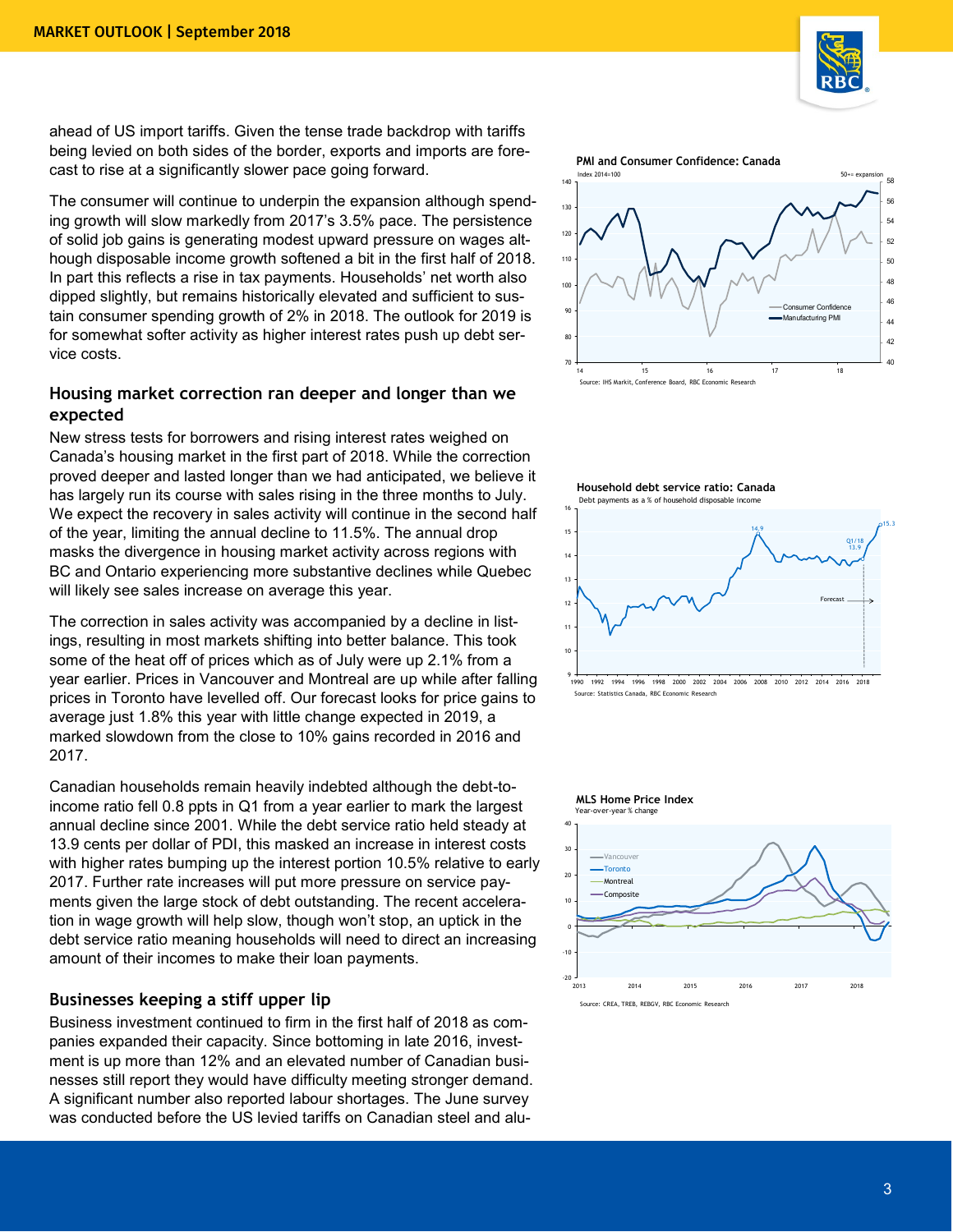





Bank of Canada, RBC Econo



minum. While 39% of companies still intended to address supply constraints by upping spending on M&E, the number came down sharply from previous surveys. Uncertainty about NAFTA, US tax cuts, and tariffs likely played some role in the pullback. A resolution on NAFTA could fuel further gains in investment activity while the dissolution of the trade pact could see companies pull back significantly.

Canada's headline inflation touched 3% in July in large part due to energy prices as well as an unusually large surge in airfares while the bank's core inflation measures converged at 2%. A growing number of businesses expect inflation will be 2% or higher in the year ahead suggests inflation rates are unlikely to slide below target in a meaningful way. Additional, albeit modest, upward pressure on inflation is being generated by Canada's retaliatory tariffs on US imports.

#### **Poloz and team on hiking path**

The Bank of Canada raised the overnight rate to 1.50% in July. Another hike is likely in the fourth quarter as the bank works to move the policy rate closer to neutral given limited slack in the economy and core inflation running at the 2% target.

The bank will continue to act with caution in order to minimize the pressure being exerted on household balance sheets as debt service costs go up. Further rate increases in the first half of 2019 are forecast to bring the overnight rate to 2.25% by mid-year.

Canada's currency is down 4.3% against the US dollar so far this year however it is holding up against the other majors. The effective exchange rate excluding the USD is down just ½%. To be sure, being part of the countries with a rate-hiking central bank has helped Canada's currency versus the other majors. Looking ahead with both the Fed and the BOC likely to continue to bump up the policy rate at a measured pace, the upside for Canada's currency against USD will be limited. Our bullish outlook for oil will provide some support for CAD, although renewed uncertainty about the Trans Mountain Pipeline will lessen the impact.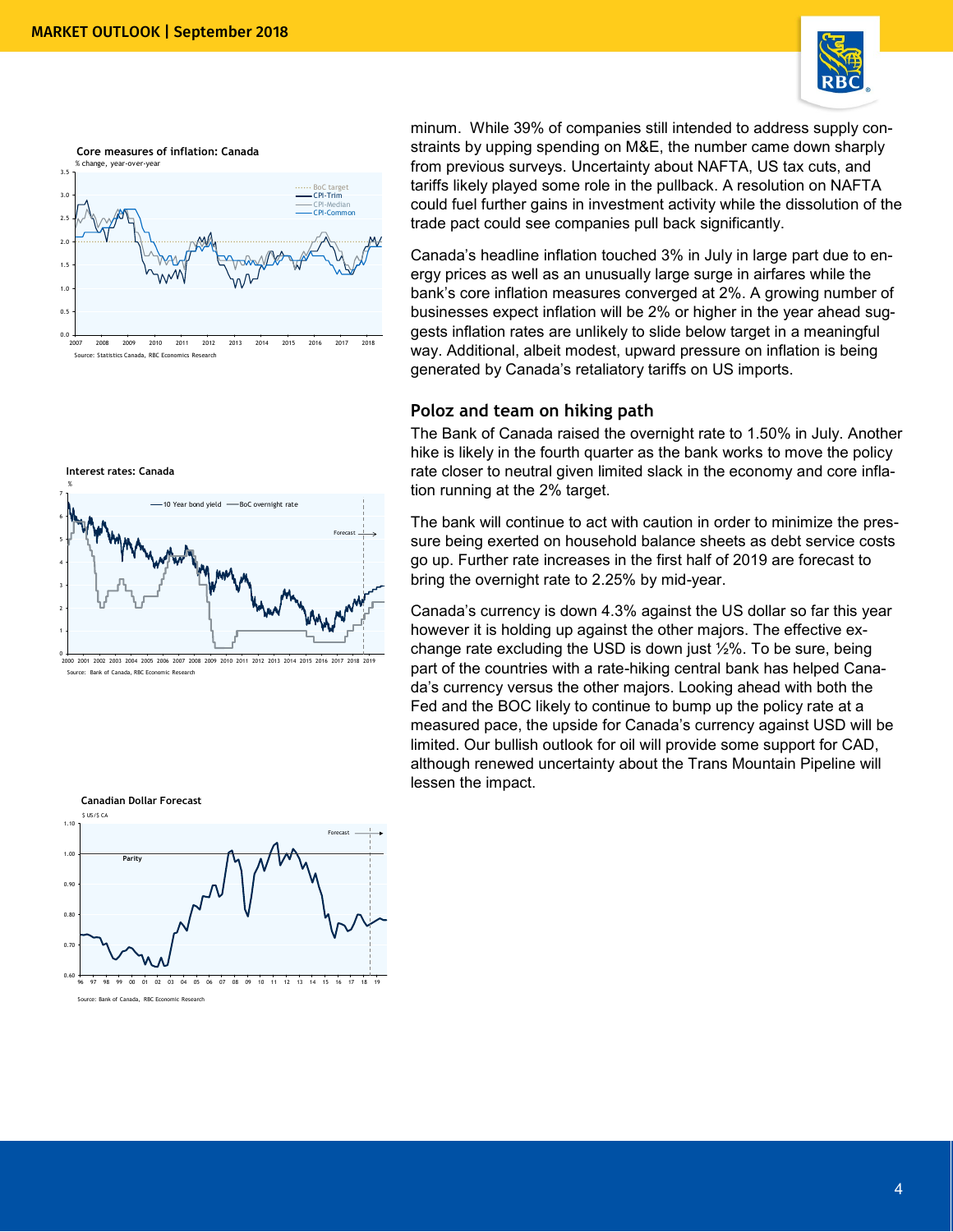



To-date the US government has levied tariffs on 5% of Canadian goods exports. Should the Trump Administration follow through with its threat to levy tariffs on Canadian autos and parts it would mean that 20% of Canadian exports would face tariffs when entering the US. Canada retaliated with tariffs on \$16.6 billion of imports from the US that will cut into Canadian import demand in the second half of 2018 and will put upward, albeit modest, pressures on prices. Our forecast assumes that the US tariffs and Canada's retaliatory measures to-date will lower the level of GDP by  $\sim$ 0.2 ppts by the end of 2018.

Should the Trump administration levy 20-25% tariffs on Canada's auto sector, the impact would be more dramatic. Just how much, though, depends on a myriad of factors: how big the tariffs ultimately are, the range of products targeted and any retaliation from the Canadian side along with offsets from Canadian dollar depreciation – just to name a few. Tariffs on production and an assumed decline in auto sales activity would generate an estimated 0.5ppt hit to the economy. Adding on sectors indirectly impacted, could more than double the hit to the economy's growth rate.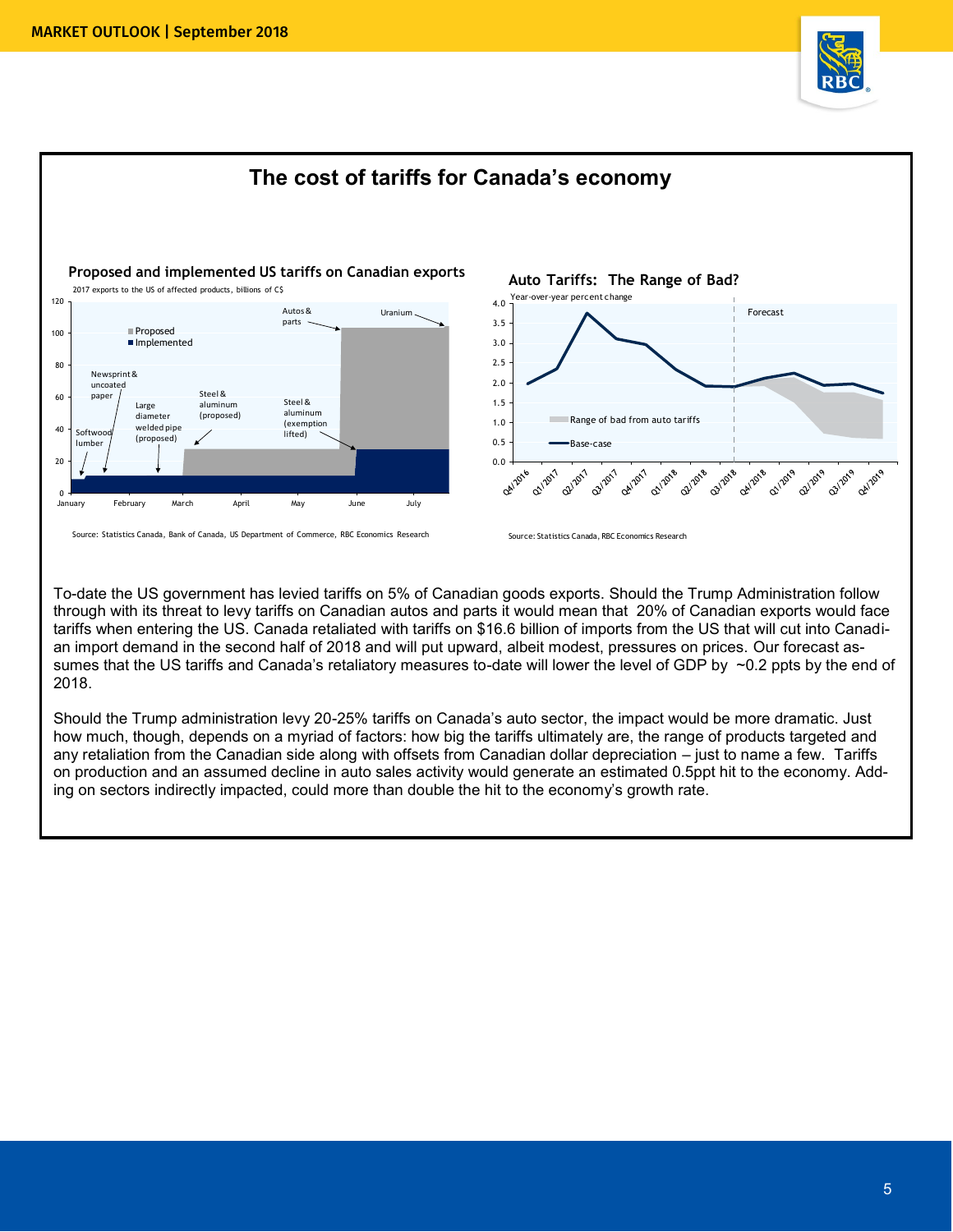

# **Economic forecast detail — Canada**

## **Real growth in the economy**

| <b>Real growth in the economy</b><br>Quarter-over-quarter annualized % change unless otherwise indicated |                |        |                |                |         |                |                |                |          |        |                |                |         |        |                         |          |
|----------------------------------------------------------------------------------------------------------|----------------|--------|----------------|----------------|---------|----------------|----------------|----------------|----------|--------|----------------|----------------|---------|--------|-------------------------|----------|
|                                                                                                          |                |        | <b>Actuals</b> |                |         |                |                |                | Forecast |        |                |                |         | Actual |                         | Forecast |
|                                                                                                          |                |        | 2017           |                |         |                | 2018           |                |          |        | 2019           |                |         |        | year-over-year % change |          |
|                                                                                                          | Q <sub>1</sub> | Q2     | Q3             | Q <sub>4</sub> | Q1      | Q <sub>2</sub> | Q <sub>3</sub> | Q <sub>4</sub> | Q1       | Q2     | Q <sub>3</sub> | Q <sub>4</sub> | 2016    | 2017   | 2018                    | 2019     |
| <b>Household Consumption</b>                                                                             | 4.0            | 4.3    | 3.1            | 2.2            | 1.0     | 2.6            | 1.9            | 2.0            | 1.8      | 1.7    | 1.6            | 1.7            | 2.4     | 3.5    | 2.2                     | 1.9      |
| <b>Durables</b>                                                                                          | 12.2           | 7.2    | $-0.6$         | 2.1            | 1.5     | 2.1            | 1.7            | 1.7            | 1.6      | 1.6    | 1.5            | 1.5            | 4.5     | 6.5    | 1.8                     | 1.6      |
| Semi-Durables                                                                                            | 2.8            | 6.0    | 2.3            | $-0.7$         | $-0.4$  | 4.8            | 1.9            | 1.9            | 1.8      | 1.6    | 1.8            | 1.8            | 2.2     | 3.3    | 1.7                     | 1.9      |
| Non-durables                                                                                             | 2.1            | 5.6    | 0.4            | 3.5            | $-0.5$  | 1.0            | 1.7            | 2.5            | 2.0      | 1.7    | 1.7            | 1.8            | 1.7     | 2.6    | 1.5                     | 1.9      |
| Services                                                                                                 | 3.0            | 2.8    | 5.2            | 2.0            | 1.7     | 3.2            | 2.0            | 2.0            | 1.8      | 1.8    | 1.7            | 1.8            | 2.2     | 3.2    | 2.6                     | 1.9      |
| <b>NPISH</b> consumption                                                                                 | $-4.8$         | 0.0    | 3.4            | $-1.1$         | 4.5     | 6.7            | 1.9            | 2.0            | 1.8      | 1.7    | 1.6            | 1.7            | $-0.5$  | $-1.1$ | 3.0                     | 2.1      |
| Government expenditures                                                                                  | 4.8            | 0.8    | 3.5            | 3.8            | 2.6     | 1.6            | 2.5            | 2.5            | 2.0      | 2.0    | 2.0            | 2.0            | 2.2     | 2.3    | 2.6                     | 2.1      |
| Government fixed investment                                                                              | $-4.2$         | $-1.1$ | 11.6           | 8.4            | 4.0     | $-2.0$         | 3.5            | 3.5            | 2.8      | 2.0    | 2.0            | 2.0            | 5.1     | 3.8    | 4.1                     | 2.4      |
| Residential investment                                                                                   | 7.1            | $-1.3$ | $-0.1$         | 13.5           | $-10.5$ | 1.1            | 0.8            | $-4.0$         | $-3.6$   | $-2.0$ | $-0.5$         | 0.3            | 3.3     | 2.9    | $-0.4$                  | $-1.9$   |
| Non-residential investment                                                                               | 14.3           | 7.5    | 5.9            | 8.0            | 11.4    | 1.9            | 2.3            | 2.1            | 2.0      | 2.0    | 2.0            | 2.0            | $-9.4$  | 2.8    | 6.2                     | 2.1      |
| Non-residential structures                                                                               | 5.9            | 6.7    | 8.9            | 4.0            | 8.2     | 2.2            | 2.5            | 2.2            | 2.0      | 2.0    | 2.0            | 2.0            | $-11.5$ | 0.7    | 5.1                     | 2.1      |
| Machinery & equipment                                                                                    | 28.5           | 8.7    | 1.6            | 14.5           | 16.4    | 1.4            | 2.0            | 2.0            | 2.0      | 2.0    | 2.0            | 2.0            | $-6.0$  | 6.0    | 8.0                     | 2.0      |
| Intellectual property                                                                                    | 11.9           | 6.8    | 9.2            | 3.0            | 14.4    | 1.0            | 2.0            | 2.0            | 2.0      | 2.0    | 2.0            | 2.0            | $-6.4$  | 1.2    | 6.1                     | 1.9      |
| Final domestic demand                                                                                    | 4.9            | 3.2    | 3.6            | 4.1            | 1.7     | 2.1            | 2.0            | 1.8            | 1.5      | 1.5    | 1.6            | 1.7            | 1.1     | 3.0    | 2.6                     | 1.7      |
| Exports                                                                                                  | 2.6            | 6.4    | $-9.9$         | 3.9            | 2.4     | 12.3           | 1.5            | 3.5            | 3.3      | 1.7    | 1.8            | 2.0            | 1.0     | 1.1    | 3.0                     | 3.1      |
| Imports                                                                                                  | 14.9           | 4.1    | 1.3            | 7.7            | 4.2     | 6.5            | 0.0            | 2.2            | 2.1      | 1.0    | 1.5            | 2.1            | $-1.0$  | 3.6    | 4.2                     | 1.8      |
| Inventories (change in \$b)                                                                              | 8.9            | 12.8   | 18.3           | 15.8           | 15.8    | 14.1           | 9.5            | 11.5           | 11.8     | 11.3   | 11.3           | 11.3           | 1.0     | 13.9   | 12.7                    | 11.4     |
| Real gross domestic product                                                                              | 4.0            | 4.6    | 1.7            | 1.7            | 1.4     | 2.9            | 1.6            | 2.6            | 1.9      | 1.7    | 1.7            | 1.7            | 1.4     | 3.0    | 2.1                     | 2.0      |

#### **Other indicators**

Year-over-year % change unless otherwise indicated

| Business and labour                |         |         |         |         |         |         |         |         |         |         |         |         |         |         |         |         |
|------------------------------------|---------|---------|---------|---------|---------|---------|---------|---------|---------|---------|---------|---------|---------|---------|---------|---------|
| Productivity                       | 2.2     | 2.6     | 1.1     | 1.1     | $-0.2$  | 0.2     | 0.8     | 1.2     | 1.6     | 1.3     | 1.4     | 1.0     | 0.6     | 1.8     | 0.5     | 1.3     |
| Pre-tax corporate profits          | 25.7    | 35.4    | 14.5    | 7.9     | 0.0     | 4.6     | 4.8     | 3.5     | 4.4     | 2.0     | 2.7     | 1.6     | $-1.9$  | 19.9    | 3.2     | 2.7     |
| Unemployment rate $(\%)^*$         | 6.6     | 6.5     | 6.2     | 6.0     | 5.8     | 5.9     | 5.9     | 5.8     | 5.8     | 5.8     | 5.8     | 5.8     | 7.0     | 6.3     | 5.9     | 5.8     |
| <b>Inflation</b>                   |         |         |         |         |         |         |         |         |         |         |         |         |         |         |         |         |
| <b>Headline CPI</b>                | 1.9     | 1.3     | 1.4     | 1.8     | 2.1     | 2.3     | 2.8     | 2.7     | 2.3     | 2.7     | 2.4     | 2.3     | 1.4     | 1.6     | 2.5     | 2.4     |
| CPI ex. food and energy            | 2.0     | 1.4     | 1.4     | 1.6     | 1.8     | 1.8     | 2.3     | 2.4     | 2.2     | 2.3     | 2.3     | 2.4     | 1.9     | 1.6     | 2.1     | 2.3     |
| External trade                     |         |         |         |         |         |         |         |         |         |         |         |         |         |         |         |         |
| Current account balance (\$b)*     | $-55.9$ | $-59.6$ | $-71.7$ | $-65.9$ | $-69.9$ | $-63.5$ | $-63.7$ | $-56.8$ | $-54.4$ | $-50.2$ | $-48.3$ | $-48.0$ | $-65.4$ | $-63.3$ | $-63.5$ | $-50.2$ |
| % of GDP*                          | $-2.6$  | $-2.8$  | $-3.3$  | $-3.0$  | $-3.2$  | $-2.9$  | $-2.8$  | $-2.5$  | $-2.4$  | $-2.2$  | $-2.1$  | $-2.0$  | $-3.2$  | $-2.9$  | $-2.8$  | $-2.2$  |
| Housing starts (000s)*             | 222     | 207     | 223     | 229     | 225     | 219     | 209     | 203     | 198     | 196     | 193     | 192     | 198     | 220     | 214     | 195     |
| Motor vehicle sales (mill., saar)* | 2.07    | 2.10    | 2.08    | 2.05    | 2.12    | 2.07    | 2.02    | 1.99    | 1.96    | 1.95    | 1.94    | 1.94    | 1.98    | 2.08    | 2.05    | 1.95    |

\*Period average

Source: Statistics Canada, RBC Economic Research forecasts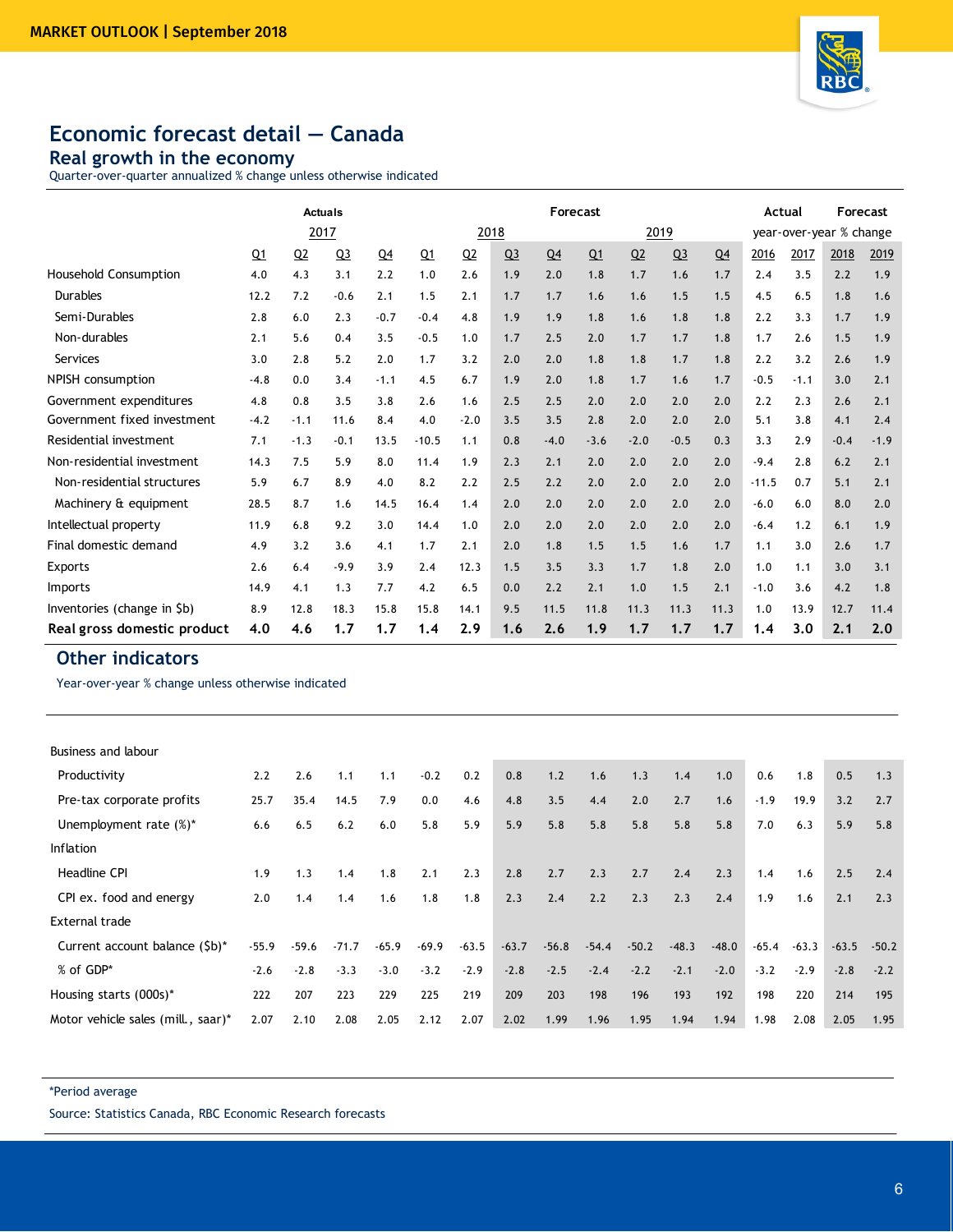

# **Economic forecast detail — United States**

#### **Real growth in the economy**

| Real grower in the economy<br>Quarter-over-quarter annualized % change unless otherwise indicated |        |        |                |                |        |         |                |                |          |                |                |                |        |                         |      |          |
|---------------------------------------------------------------------------------------------------|--------|--------|----------------|----------------|--------|---------|----------------|----------------|----------|----------------|----------------|----------------|--------|-------------------------|------|----------|
|                                                                                                   |        |        | <b>Actuals</b> |                |        |         |                |                | Forecast |                |                |                |        | Actual                  |      | Forecast |
|                                                                                                   |        |        | 2017           |                |        | 2018    |                |                |          |                | 2019           |                |        | year-over-year % change |      |          |
|                                                                                                   | $Q_1$  | Q2     | Q <sub>3</sub> | Q <sub>4</sub> | Q1     | Q2      | Q <sub>3</sub> | Q <sub>4</sub> | $Q_1$    | Q <sub>2</sub> | Q <sub>3</sub> | Q <sub>4</sub> | 2016   | 2017                    | 2018 | 2019     |
| Consumer spending                                                                                 | 1.8    | 2.9    | 2.2            | 3.9            | 0.5    | 3.8     | 3.2            | 2.7            | 1.7      | 2.3            | 2.3            | 1.8            | 2.7    | 2.5                     | 2.6  | 2.4      |
| <b>Durables</b>                                                                                   | 1.9    | 8.6    | 7.8            | 12.6           | $-2.0$ | 8.6     | 4.5            | 2.8            | 2.2      | 2.3            | 2.2            | 1.6            | 5.5    | 6.8                     | 5.6  | 3.0      |
| Non-durables                                                                                      | 1.9    | 4.0    | 2.3            | 4.0            | 0.1    | 3.7     | 4.5            | 3.5            | 1.9      | 2.5            | 2.4            | 1.8            | 2.7    | 2.1                     | 2.8  | 2.8      |
| Services                                                                                          | 1.7    | 1.7    | 1.4            | 2.6            | 1.0    | 3.1     | 2.6            | 2.5            | 1.6      | 2.3            | 2.3            | 1.8            | 2.3    | 2.0                     | 2.1  | 2.2      |
| Government spending                                                                               | $-0.8$ | 0.1    | $-1.0$         | 2.4            | 1.5    | 2.4     | 2.4            | 2.7            | 2.4      | 2.4            | 2.4            | 2.4            | 1.4    | $-0.1$                  | 1.6  | 2.5      |
| Residential investment                                                                            | 11.1   | $-5.5$ | $-0.5$         | 11.2           | $-3.4$ | $-1.6$  | 0.0            | 3.4            | 1.8      | 0.9            | 1.9            | 1.2            | 6.5    | 3.3                     | 0.6  | 1.5      |
| Non-residential investment                                                                        | 9.6    | 7.3    | 3.4            | 4.9            | 11.5   | 8.5     | 3.9            | 5.7            | 2.8      | 2.8            | 2.6            | 2.6            | 0.5    | 5.3                     | 7.1  | 3.8      |
| Non-residential structures                                                                        | 12.8   | 3.8    | $-5.8$         | 1.3            | 13.9   | 13.2    | 3.0            | 5.2            | 4.0      | 4.0            | 2.0            | 2.0            | $-5.0$ | 4.6                     | 6.2  | 4.3      |
| Equipment & software                                                                              | 9.1    | 9.7    | 9.8            | 9.9            | 8.5    | 4.4     | 5.0            | 6.5            | 3.5      | 3.5            | 0.7            | 0.1            | $-1.5$ | 6.1                     | 7.6  | 3.7      |
| Intellectual property                                                                             | 7.9    | 6.6    | 1.7            | 0.7            | 14.1   | 11.0    | 3.0            | 5.0            | 4.8      | 3.6            | 2.6            | 2.6            | 7.5    | 4.6                     | 6.9  | 4.3      |
| Final domestic demand                                                                             | 2.6    | 2.6    | 1.7            | 4.0            | 1.9    | 3.9     | 3.0            | 3.1            | 2.1      | 2.5            | 2.2            | 1.8            | 2.3    | 2.5                     | 2.9  | 2.6      |
| Exports                                                                                           | 5.0    | 3.6    | 3.5            | 6.6            | 3.6    | 9.1     | 1.0            | 2.5            | 1.8      | 2.8            | 2.8            | 2.8            | $-0.1$ | 3.0                     | 4.8  | 2.6      |
| Imports                                                                                           | 4.8    | 2.5    | 2.8            | 11.8           | 3.0    | $-0.4$  | 7.5            | 6.0            | 5.4      | 3.3            | 2.8            | 3.2            | 1.9    | 4.6                     | 4.6  | 4.5      |
| Inventories (change in \$b)                                                                       | $-2.4$ | 11.9   | 64.4           | 16.1           | 30.3   | $-26.9$ | 5.0            | 15.0           | 25.0     | 27.0           | 27.0           | 32.0           | 23.4   | 22.5                    | 5.9  | 27.8     |
| Real gross domestic product                                                                       | 1.8    | 3.0    | 2.8            | 2.3            | 2.2    | 4.2     | 2.8            | 2.8            | 1.8      | 2.4            | 2.2            | 1.8            | 1.6    | 2.2                     | 2.8  | 2.4      |

#### **Other indicators**

Year-over-year % change unless otherwise indicated

| Business and labour                                            |               |             |        |      |                  |        |        |                  |      |        |        |        |        |        |        |        |
|----------------------------------------------------------------|---------------|-------------|--------|------|------------------|--------|--------|------------------|------|--------|--------|--------|--------|--------|--------|--------|
| Productivity                                                   | 1.0           | 1.2         | 1.5    | 0.8  | 0.9              | 1.4    | 1.1    | 1.7              | 1.7  | 1.2    | 1.2    | 1.0    | 0.2    | 1.1    | 1.3    | 1.3    |
| Pre-tax corporate profits                                      | 3.0           | 3.6         | 2.8    | 3.3  | 5.9              | 7.7    | 8.2    | 7.0              | 6.3  | 3.9    | 3.5    | 2.5    | $-1.1$ | 3.2    | 7.2    | 4.0    |
| Unemployment rate $(\%)^*$                                     | 4.7           | 4.3         | 4.3    | 4.1  | 4.1              | 3.9    | 3.8    | 3.7              | 3.7  | 3.6    | 3.6    | 3.6    | 4.9    | 4.4    | 3.9    | 3.6    |
| <b>Inflation</b>                                               |               |             |        |      |                  |        |        |                  |      |        |        |        |        |        |        |        |
| <b>Headline CPI</b>                                            | 2.5           | 1.9         | 2.0    | 2.1  | 2.2              | 2.7    | 2.7    | 2.7              | 2.5  | 2.6    | 2.6    | 2.4    | 1.3    | 2.1    | 2.6    | 2.5    |
| CPI ex. food and energy                                        | $2.2^{\circ}$ | 1.8         | 1.7    | 1.8  | 1.9              | 2.2    | 2.3    | 2.3              | 2.2  | 2.2    | 2.3    | 2.4    | 2.2    | 1.8    | 2.2    | 2.3    |
| External trade                                                 |               |             |        |      |                  |        |        |                  |      |        |        |        |        |        |        |        |
| Current account balance (\$b)*                                 | -431          | -487        | $-414$ | -465 | -496             | $-427$ | $-477$ | $-513$           | -544 | -556   | $-563$ | $-571$ | $-433$ | -449   | $-478$ | $-558$ |
| % of GDP*                                                      |               | $-2.3 -2.5$ |        |      | $-2.1 -2.4 -2.5$ | $-2.1$ |        | $-2.3 -2.4 -2.6$ |      | $-2.6$ | $-2.6$ | $-2.6$ | $-2.3$ | $-2.3$ | $-2.3$ | $-2.6$ |
| Housing starts (000s)*                                         | 1231          | 1171        | 1172   | 1259 | 1317             | 1254   | 1300   | 1315             | 1315 | 1315   | 1325   | 1325   | 1177   | 1208   | 1297   | 1320   |
| Motor vehicle sales (millions, saar)* 17.1 16.8 17.1 17.6 17.1 |               |             |        |      |                  | 17.2   | 16.8   | 17.3             | 17.3 | 17.3   | 17.4   | 17.4   | 17.5   | 17.1   | 17.1   | 17.4   |

\*Period average

Source: Bureau of Economic Analysis, RBC Economics Research forecasts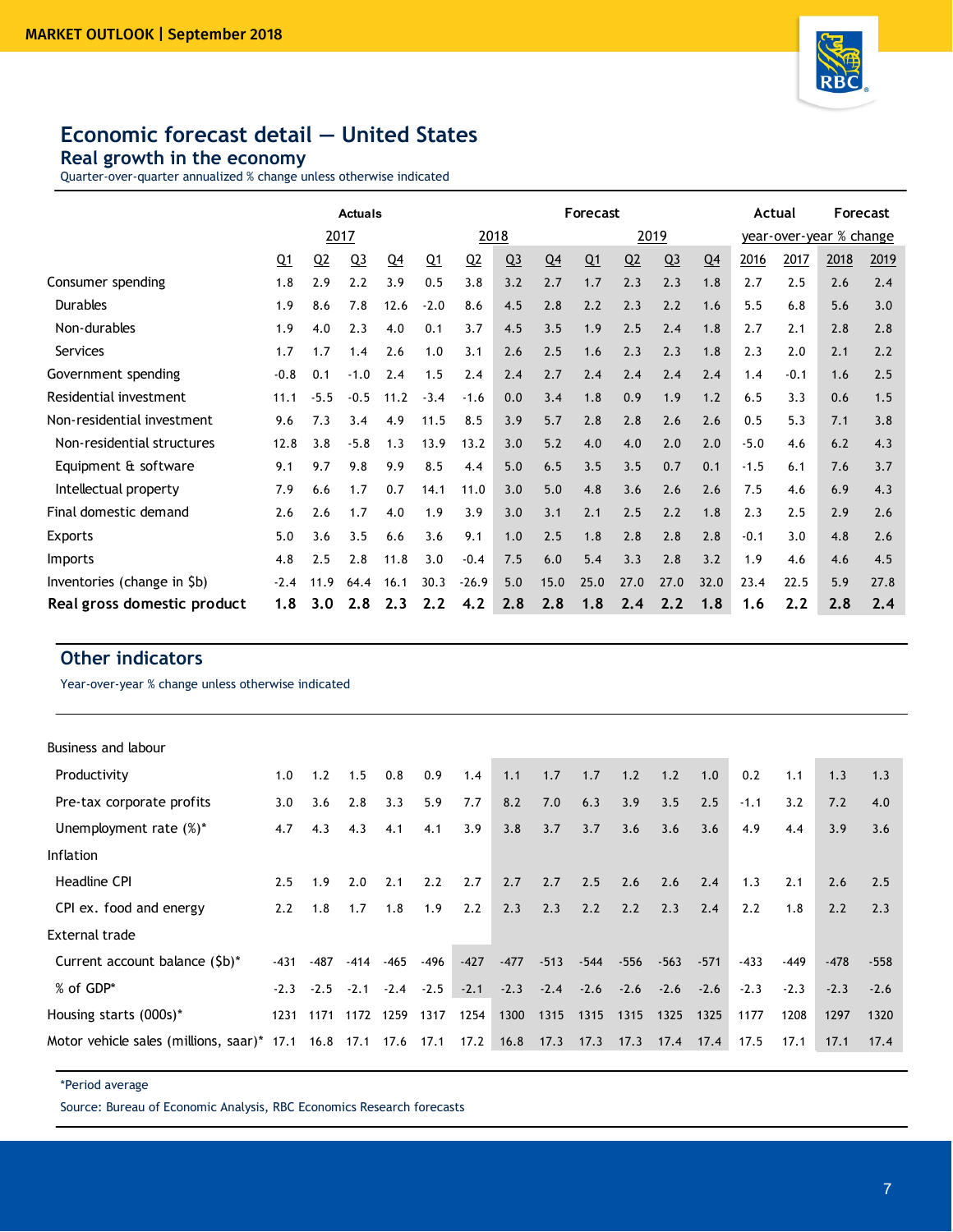

# **Financial market forecast detail**

# **Interest rates—North America**

%, end of period

|                                                                             |         |         |             | Actual      |             |         |         |             |         | Forecast       |         |             |           | Actual  |         | Forecast  |
|-----------------------------------------------------------------------------|---------|---------|-------------|-------------|-------------|---------|---------|-------------|---------|----------------|---------|-------------|-----------|---------|---------|-----------|
|                                                                             | 1701    | 1702    | <b>17Q3</b> | <b>17Q4</b> | <b>18Q1</b> | 18Q2    | 18Q3    | <b>18Q4</b> |         | 19Q1 19Q2 19Q3 |         | <b>19Q4</b> | 2016 2017 |         |         | 2018 2019 |
| Canada                                                                      |         |         |             |             |             |         |         |             |         |                |         |             |           |         |         |           |
| Overnight                                                                   | 0.50    | 0.50    | 1.00        | 1.00        | 1.25        | 1.25    | 1.50    | 1.75        | 2.00    | 2.25           | 2.25    | 2.25        | 0.50      | 1.00    | 1.75    | 2.25      |
| Three-month                                                                 | 0.52    | 0.71    | 1.00        | 1.06        | 1.10        | 1.26    | 1.40    | 1.65        | 1.90    | 2.15           | 2.15    | 2.15        | 0.46      | 1.06    | 1.65    | 2.15      |
| Two-year                                                                    | 0.75    | 1.10    | 1.52        | 1.69        | 1.78        | 1.91    | 2.10    | 2.30        | 2.45    | 2.45           | 2.40    | 2.35        | 0.75      | 1.69    | 2.30    | 2.35      |
| Five-year                                                                   | 1.12    | 1.40    | 1.75        | 1.87        | 1.97        | 2.07    | 2.25    | 2.45        | 2.55    | 2.65           | 2.70    | 2.70        | 1.12      | 1.87    | 2.45    | 2.70      |
| $10$ -year                                                                  | 1.62    | 1.76    | 2.10        | 2.04        | 2.09        | 2.17    | 2.35    | 2.60        | 2.70    | 2.80           | 2.90    | 2.95        | 1.71      | 2.04    | 2.60    | 2.95      |
| 30-year                                                                     | 2.30    | 2.14    | 2.47        | 2.27        | 2.23        | 2.20    | 2.45    | 2.70        | 2.80    | 2.90           | 3.00    | 3.00        | 2.31      | 2.27    | 2.70    | 3.00      |
| Yield curve (10s-2s)                                                        | 87      | 66      | 58          | 35          | 31          | 26      | 25      | 30          | 25      | 35             | 50      | 60          | 96        | 35      | 30      | 60        |
|                                                                             |         |         |             |             |             |         |         |             |         |                |         |             |           |         |         |           |
| <b>United States</b>                                                        |         |         |             |             |             |         |         |             |         |                |         |             |           |         |         |           |
| Fed funds*                                                                  | 1.00    | 1.25    | 1.25        | 1.50        | 1.75        | 2.00    | 2.25    | 2.50        | 2.75    | 3.00           | 3.25    | 3.50        | 0.75      | 1.50    | 2.50    | 3.50      |
| Three-month                                                                 | 0.76    | 1.03    | 1.06        | 1.39        | 1.73        | 1.93    | 2.15    | 2.35        | 2.65    | 2.90           | 3.15    | 3.35        | 0.51      | 1.39    | 2.35    | 3.35      |
| Two-year                                                                    | 1.27    | 1.38    | 1.47        | 1.89        | 2.27        | 2.52    | 2.65    | 2.80        | 3.00    | 3.25           | 3.40    | 3.55        | 1.20      | 1.89    | 2.80    | 3.55      |
| Five-year                                                                   | 1.93    | 1.89    | 1.92        | 2.20        | 2.56        | 2.73    | 2.95    | 3.10        | 3.25    | 3.45           | 3.55    | 3.65        | 1.93      | 2.20    | 3.10    | 3.65      |
| $10$ -year                                                                  | 2.40    | 2.31    | 2.33        | 2.40        | 2.74        | 2.85    | 3.15    | 3.30        | 3.45    | 3.60           | 3.70    | 3.75        | 2.45      | 2.40    | 3.30    | 3.75      |
| 30-year                                                                     | 3.02    | 2.84    | 2.86        | 2.74        | 2.97        | 2.98    | 3.35    | 3.50        | 3.65    | 3.75           | 3.80    | 3.85        | 3.06      | 2.74    | 3.50    | 3.85      |
| Yield curve (10s-2s)                                                        | 113     | 93      | 86          | 51          | 47          | 33      | 50      | 50          | 45      | 35             | 30      | 20          | 125       | 51      | 50      | 20        |
|                                                                             |         |         |             |             |             |         |         |             |         |                |         |             |           |         |         |           |
| Yield spreads                                                               |         |         |             |             |             |         |         |             |         |                |         |             |           |         |         |           |
| Three-month T-bills                                                         | $-0.24$ | $-0.32$ | $-0.06$     | $-0.33$     | $-0.63$     | $-0.67$ | $-0.75$ | $-0.70$     | $-0.75$ | $-0.75$        | $-1.00$ | $-1.20$     | $-0.05$   | $-0.33$ | $-0.70$ | $-1.20$   |
| Two-year                                                                    | $-0.52$ | $-0.28$ | 0.05        | $-0.20$     | $-0.49$     | $-0.61$ | $-0.55$ | $-0.50$     | $-0.55$ | $-0.80$        | $-1.00$ | $-1.20$     | $-0.45$   | $-0.20$ | $-0.50$ | $-1.20$   |
| Five-year                                                                   | $-0.81$ | $-0.49$ | $-0.17$     | $-0.33$     | $-0.59$     | $-0.66$ | $-0.70$ | $-0.65$     | $-0.70$ | $-0.80$        | $-0.85$ | $-0.95$     | $-0.81$   | $-0.33$ | $-0.65$ | $-0.95$   |
| 10-year                                                                     | $-0.78$ | $-0.55$ | $-0.23$     | $-0.36$     | $-0.65$     | $-0.68$ | $-0.80$ | $-0.70$     | $-0.75$ | $-0.80$        | $-0.80$ | $-0.80$     | $-0.74$   | $-0.36$ | $-0.70$ | $-0.80$   |
| 30-year                                                                     | $-0.72$ | $-0.70$ | $-0.39$     | $-0.47$     | $-0.74$     | $-0.78$ | $-0.90$ | $-0.80$     | $-0.85$ | $-0.85$        | $-0.80$ | $-0.85$     | $-0.75$   | $-0.47$ | $-0.80$ | $-0.85$   |
| Note: Interest Rates are end of period rates. * Top of 25 basis point range |         |         |             |             |             |         |         |             |         |                |         |             |           |         |         |           |

## **Interest rates—International** %, end of period

|                       |             |         |         | Actual  |             |         |         |             | Forecast    |           |         |             | Actual  |         |         | Forecast  |
|-----------------------|-------------|---------|---------|---------|-------------|---------|---------|-------------|-------------|-----------|---------|-------------|---------|---------|---------|-----------|
|                       | <b>17Q1</b> | 1702    | 17Q3    | 1704    | <b>18Q1</b> | 18Q2    | 18Q3    | <b>18Q4</b> | <b>19Q1</b> | 1902 1903 |         | <b>19Q4</b> | 2016    | 2017    |         | 2018 2019 |
| <b>United Kingdom</b> |             |         |         |         |             |         |         |             |             |           |         |             |         |         |         |           |
| Repo                  | 0.25        | 0.25    | 0.25    | 0.50    | 0.50        | 0.50    | 0.75    | 0.75        | 1.00        | 1.00      | 1.00    | 1.25        | 0.25    | 0.50    | 0.75    | 1.25      |
| Two-year              | 0.12        | 0.36    | 0.46    | 0.45    | 0.82        | 0.72    | 0.80    | 0.95        | 1.00        | 1.05      | 1.10    | 1.15        | 0.08    | 0.45    | 0.95    | 1.15      |
| 10-year               | 1.14        | 1.26    | 1.38    | 1.19    | 1.34        | 1.28    | 1.60    | 1.75        | 2.00        | 2.10      | 2.20    | 2.30        | 1.24    | 1.19    | 1.75    | 2.30      |
| Euro Area             |             |         |         |         |             |         |         |             |             |           |         |             |         |         |         |           |
| Deposit rate          | -0.40       | $-0.40$ | $-0.40$ | $-0.40$ | $-0.40$     | $-0.40$ | $-0.40$ | $-0.40$     | $-0.40$     | $-0.40$   | $-0.30$ | $-0.20$     | $-0.40$ | $-0.40$ | $-0.40$ | $-0.20$   |
| Two-year              | $-0.74$     | $-0.57$ | $-0.69$ | $-0.63$ | $-0.59$     | $-0.69$ | $-0.60$ | $-0.50$     | $-0.50$     | $-0.50$   | $-0.40$ | $-0.30$     | $-0.78$ | $-0.63$ | $-0.50$ | $-0.30$   |
| $10$ -year            | 0.33        | 0.47    | 0.47    | 0.43    | 0.50        | 0.31    | 0.70    | 0.80        | 1.00        | 1.05      | 1.25    | 1.25        | 0.21    | 0.43    | 0.80    | 1.25      |
| Australia             |             |         |         |         |             |         |         |             |             |           |         |             |         |         |         |           |
| Cash target rate      | 1.50        | 1.50    | 1.50    | 1.50    | 1.50        | 1.50    | 1.50    | 1.50        | 1.50        | 1.50      | 1.50    | 1.75        | 1.50    | 1.50    | 1.50    | 1.75      |
| Two-year swap         | 1.76        | 1.78    | 1.94    | 2.00    | 2.00        | 2.00    | 2.00    | 2.10        | 2.20        | 2.25      | 2.35    | 2.50        | 1.86    | 2.00    | 2.10    | 2.50      |
| 10-year swap          | 2.70        | 2.60    | 2.84    | 2.63    | 2.60        | 2.63    | 2.80    | 2.80        | 2.85        | 3.00      | 3.20    | 3.35        | 2.76    | 2.63    | 2.80    | 3.35      |